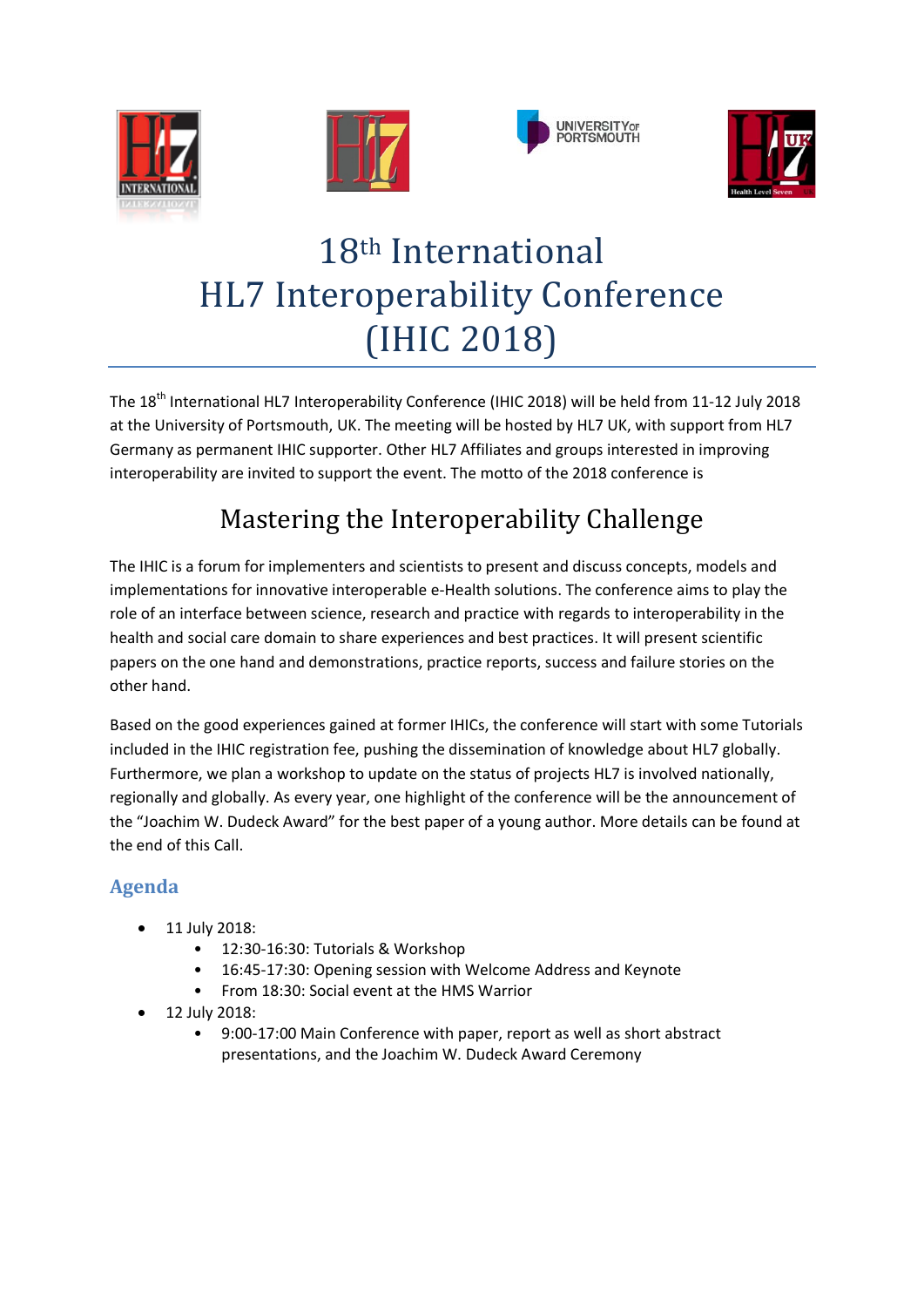# **Audience**

The intended audience encompasses all who have developed, implemented, investigated, or otherwise used any HL7s standards or worked with related health and social care interoperability challenges.

#### **Implementers and Users**

**We invite implementers (representing healthcare providers and software vendors)** to present their implementation experiences, success stories, requirements needs, assessments of standards, etc.

All suggested proposals will be reviewed by the Program Committee to ensure a good quality as well as a balanced series of presentations. In order to facilitate evaluation and dissemination of these experiences, attendees are requested to submit short practice reports, possibly also allowing that their presentations be recorded. The practice reports will be published as part of the local conference proceedings. Presentations and recordings will be made available on the conference website after the meeting.

#### **Scientists and Researchers**

**We invite scientists** to submit papers to be presented in the conference and be published in the IHIC 2018 Special Issue of the European Journal for Biomedical Informatics (https://www.ejbi.org/).

All papers will be reviewed by at least two independent reviewers. Out of the accepted contributions, selected papers will be published in the IHIC 2018 Special Issue of the European Journal for Biomedical Informatics, while the others, classified as reports or short abstracts, will be published in the local conference proceedings. The presentations will be made available on the IHIC 2018 Website after the meeting.

The best scientific paper by a young author (<35y) will be awarded with the "Joachim W. Dudeck Award" (see the final page of this announcement for details).

# **Topics**

Papers should contribute, but are not limited to the following non-exclusive list of topics:

- The advancement of interoperability
- Harmonization of interoperability standards and specifications among different SDOs
- Terminology and ontology challenge of interoperability
- Concepts and frameworks for Smart Interoperability Infrastructure Services
- Local, regional or national Electronic Health Records solutions
- Business Intelligence and Clinical Decision Support
- Security, safety and privacy
- Specification and implementation tools
- FHIR and CDA controversy, coexistence, or synergy?
- "Show me your CDA" CDA implementations at all levels
- Creating new clinical and integrated care pathways through effective information exchange
- Enabling patient and healthcare providers to interact in the new digital economy (mHealth, Internet of Things, cloud computing and many more)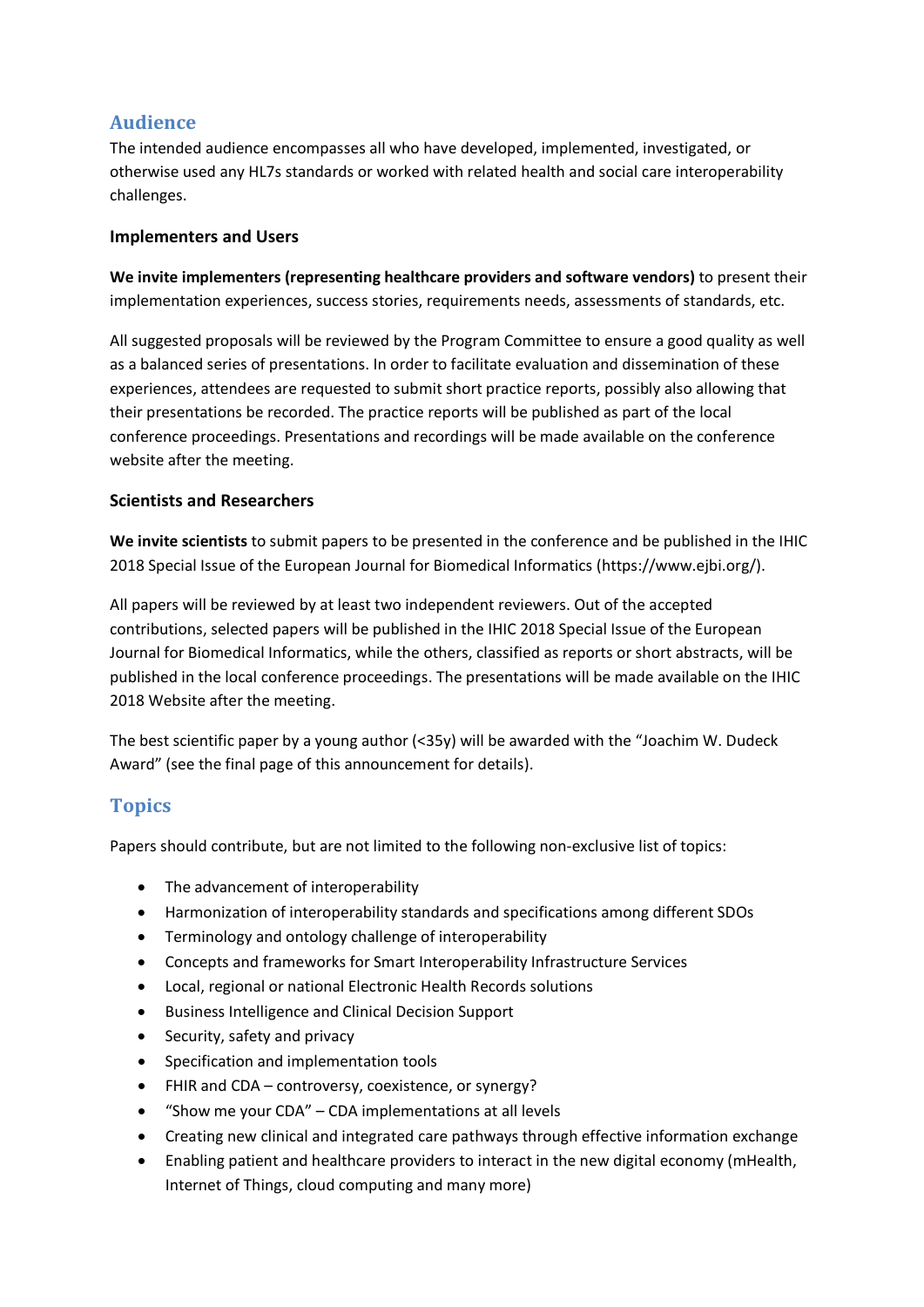• Handling patient consent and electronic identity in distributed healthcare settings

## **Submission and Format**

Manuscripts must not exceed 5000 words and must strictly follow the instructions for authors (EJBI Template) available at the Conference Website.

Papers are to be submitted electronically at the IHIC Submission System https://easychair.org/conferences/?conf=ihic20178 before 11 March 2018 (final deadline).

#### **Important Dates:**

- Announcement of the call for papers: **22 January 2018**
- Deadline for submissions: **11 March 2018**
- Evaluation and notification: **11 April 2018**
- Camera-ready papers due: **15 May 2018**
- IHIC 2017: **11-12 July 2018**

#### **IHIC 2018 Scientific Program Committee**

- Bernd Blobel (Co-Chair), Germany
- Philip Scott (Co-Chair), United Kingdom
- Alexander Berler, Greece
- Giorgio Cangioli, Italy
- Daniel Carlson, Sweden
- Heike Dewenter, Germany
- Christof Gessner, Germany
- Edward Hammond, United States of America
- Francois Macary, France
- Alexander Mense, Austria
- Juha Mykkanen, Finland

## **IHIC 2018 Local Organising Committee**

- Philip Scott (Co-Chair), United Kingdom
- Kai Heitmann (Co-Chair), Germany
- Jim Briggs, United Kingdom

Conference Website:<http://ihic.info/2018> Contact: [info@ihic2018.uk](mailto:info@ihic2018.uk)